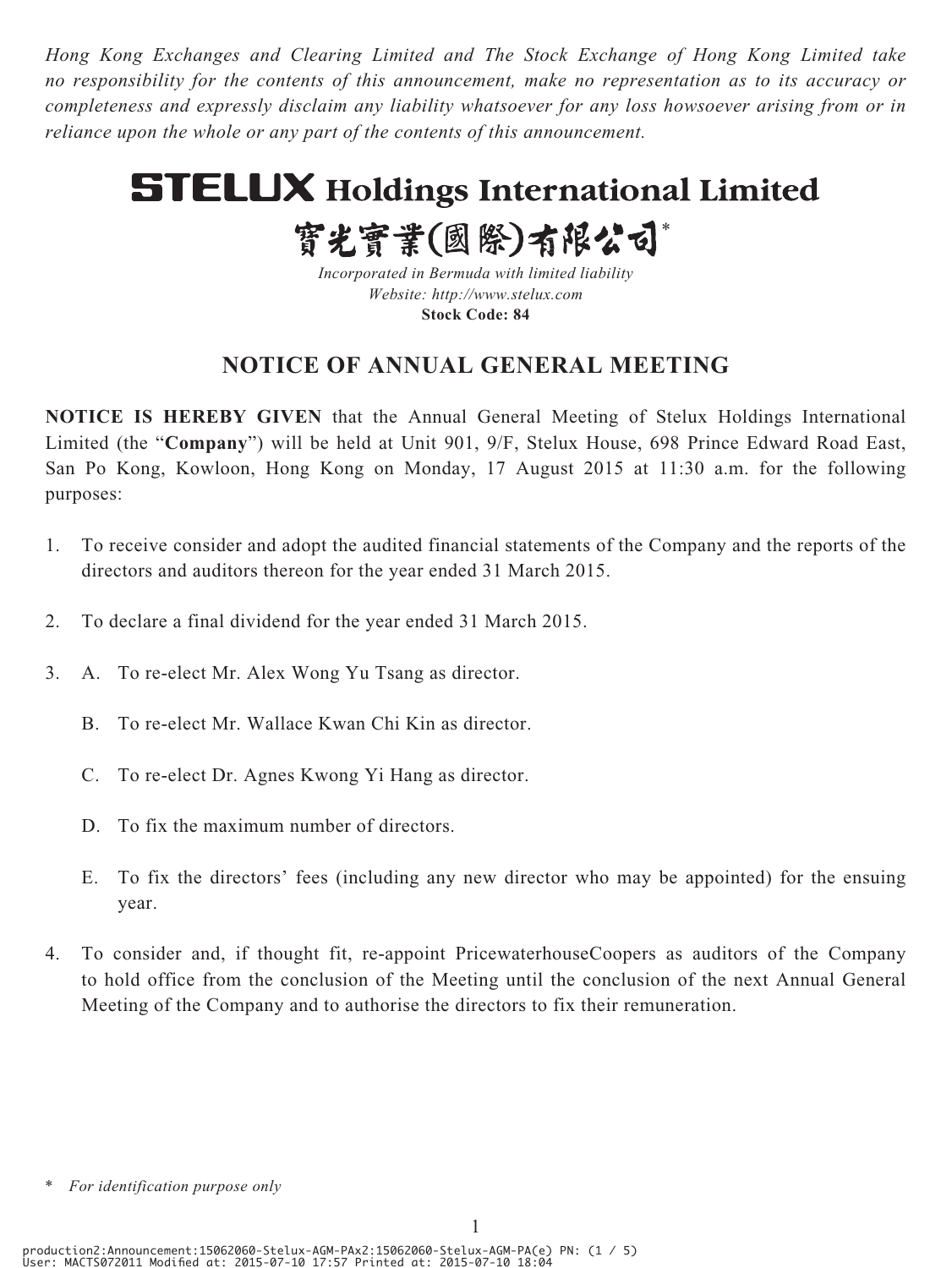5. As special businesses, to consider and, if thought fit, adopt with or without amendments, the following ordinary resolutions:

#### **ORDINARY RESOLUTIONS**

### (A) "**THAT**:

- (i) subject to paragraph (ii) below, the exercise by the directors of the Company during the Relevant Period of all the powers of the Company to purchase Shares be and it is hereby generally and unconditionally approved;
- (ii) the aggregate nominal amount of Shares which may be purchased on The Stock Exchange of Hong Kong Limited or any other stock exchange recognised for this purpose by the Securities and Futures Commission of Hong Kong and The Stock Exchange of Hong Kong Limited under the Hong Kong Code on Share Repurchases pursuant to the approval in paragraph (i) above shall not exceed 10 per cent of the aggregate nominal amount of the share capital of the Company in issue at the date of passing this resolution, and the said approval shall be limited accordingly; and
- (iii) for the purpose of this resolution "Relevant Period" means the period from the passing of this resolution until whichever is the earlier of:
	- (a) the conclusion of the next Annual General Meeting of the Company;
	- (b) the expiration of the period within which the next Annual General Meeting of the Company is required by the Bye-laws of the Company or The Companies Act 1981 of Bermuda (as amended) to be held; and
	- (c) the revocation or variation of the authority given under this resolution by ordinary resolution of the shareholders in general meeting."

#### (B) "**THAT**:

- (i) subject to paragraph (iii) below and subject to the consent of the Bermuda Monetary Authority, the exercise by the directors of the Company during the Relevant Period of all the powers of the Company to allot, issue and deal with additional shares in the capital of the Company and to make or grant offers, agreements and options which might require the exercise of such power be and it is hereby generally and unconditionally approved;
- (ii) the approval in paragraph (i) shall authorise the directors of the Company during the Relevant Period to make or grant offers, agreements and options which might require the exercise of such power after the end of the Relevant Period;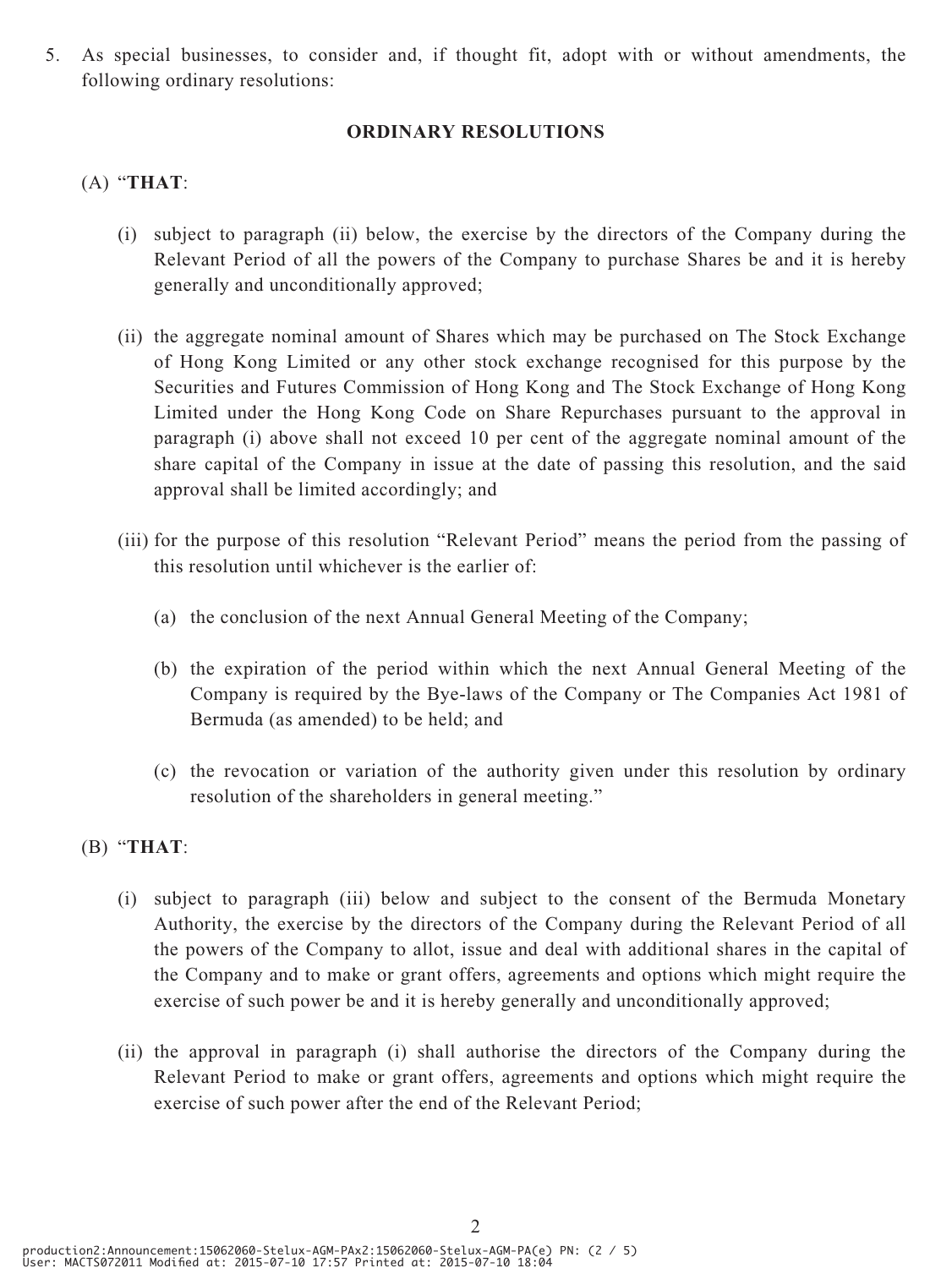- (iii) the aggregate nominal amount of share capital allotted or agreed conditionally or unconditionally to be allotted (whether pursuant to an option or otherwise) by the directors of the Company pursuant to the approval in paragraph (i), otherwise than pursuant to (a) a Rights Issue, (b) the exercise of rights of subscription or conversion under the terms of any warrants issued by the Company or any securities which are convertible into shares of the Company (c) any option scheme or similar arrangement for the time being adopted for the grant or issue to officers and/or employees of the Company and/or any of its subsidiaries of shares or rights to acquire shares of the Company or (d) any scrip dividend or similar arrangement providing for the allotment of shares in lieu of the whole or part of a dividend on shares of the Company, shall not exceed the aggregate of: (aa) 20 per cent of the aggregate nominal amount of the share capital of the Company in issue at the date of passing this resolution and (bb) (if the directors are so authorised by a separate ordinary resolution of the shareholders of the Company) the nominal amount of share capital of the Company repurchased by the Company subsequent to the passing of this resolution (up to maximum equivalent to 10 per cent of the aggregate nominal amount of the share capital of the Company in issue at the date of passing this resolution), and the said approval shall be limited accordingly; and
- (iv) for the purposes of this resolution:

"Relevant Period" means the period from the passing of this resolution until whichever is the earlier of:

- (a) the conclusion of the next Annual General Meeting of the Company;
- (b) the expiration of the period within which the next Annual General Meeting of the Company is required by the Bye-Laws of the Company or the Companies Act 1981 of Bermuda (as amended) to be held; and
- (c) the revocation or variation of the approval given by this resolution by ordinary resolution of the shareholders in general meeting; and

"Rights Issue" means an offer of shares open for a period fixed by the directors of the Company to holders of shares of the Company or any class thereof on the register on a fixed record date in proportion to their then holdings of such shares or class thereof (subject to such exclusion or other arrangements as the directors of the Company may deem necessary or expedient in relation to fractional entitlements or having regard to any restrictions or obligations under the laws of, or the requirements of any recognised regulatory body or any stock exchange in, any territory outside Hong Kong)."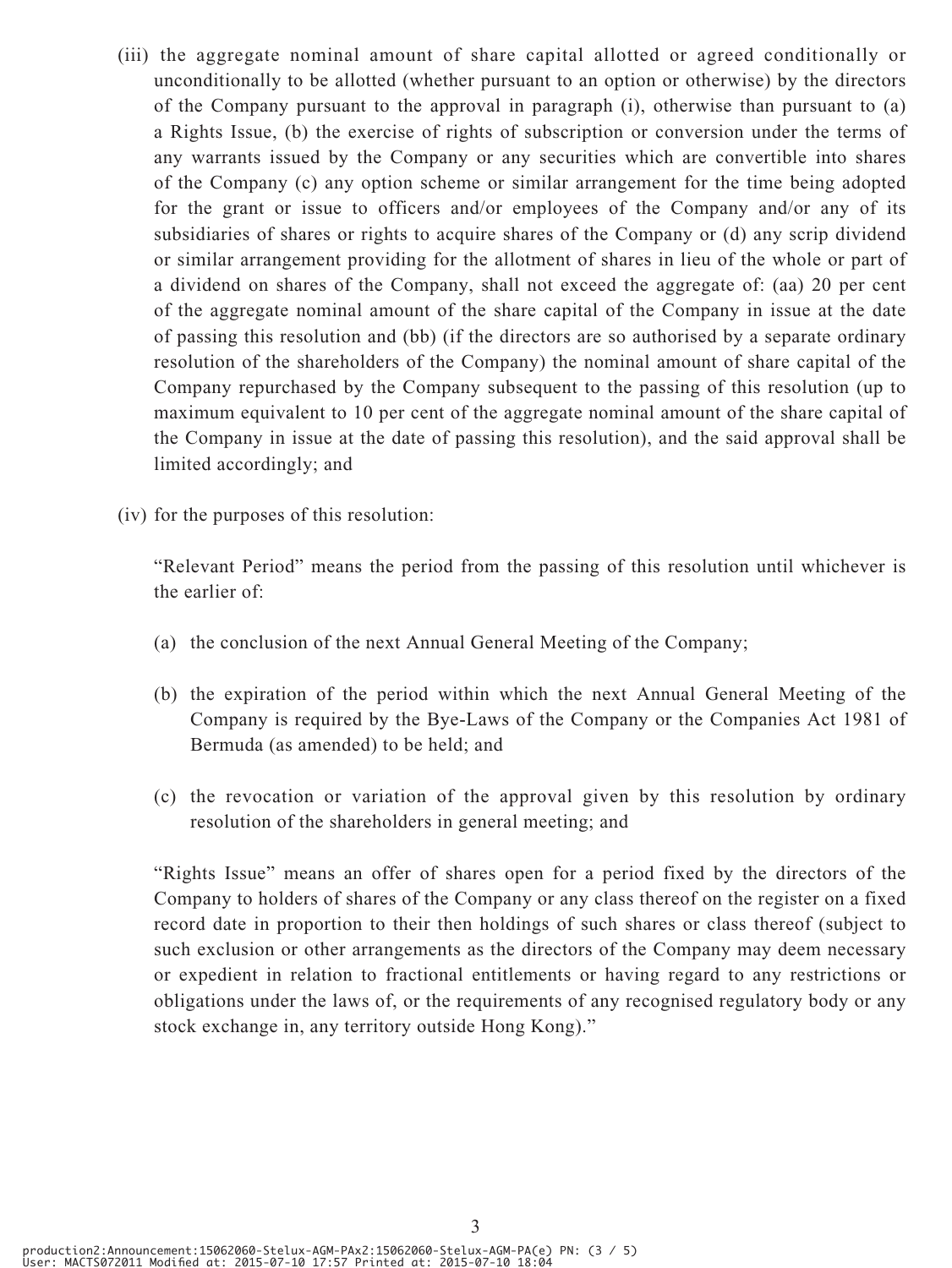(C) "**THAT** the directors of the Company be and they are hereby authorised to exercise the powers of the Company referred to in paragraph (i) of the resolution set out as resolution (C) in the notice of the Meeting of which this resolution forms a part in respect of the share capital of the Company referred to in sub-paragraph (bb) of paragraph (iii) of such resolution."

> By order of the Board **Caroline Chong** *Company Secretary*

Hong Kong, 16 July 2015

The directors of the Company as at the date hereof:

#### *Executive Directors:*

Chumphol Kanjanapas (also known as Joseph C. C. Wong) *(Chairman and Chief Executive Officer)* and Wallace Kwan Chi Kin *(Chief Financial Officer)*

#### *Non-Executive Directors:*

Sakorn Kanjanapas, Ma Xuezheng (also known as Mary Ma), Alex Wong Yu Tsang (also known as Alex Wong), Wu Chun Sang *(independent)*, Lawrence Wu Chi Man *(independent)* and Agnes Kwong Yi Hang *(independent)*

*Principal office:* 27/F., Stelux House 698 Prince Edward Road East San Po Kong Kowloon Hong Kong

#### *Notes:*

- 1. A member entitled to attend and vote at the Annual General Meeting is entitled to appoint one or more proxies to attend and, on a poll, vote on his behalf. A proxy need not be a member of the Company.
- 2. The instrument appointing a proxy and the power of attorney or other authority (if any) under which it is signed, or a notarially certified copy of such power of authority, shall be delivered to the **Company's Hong Kong share registrar, Computershare Hong Kong Investor Services Limited, 17M Floor, Hopewell Centre, 183 Queen's Road East, Hong Kong** not less than 48 hours before the time fixed for holding the Annual General Meeting or any adjourned meeting.
- 3. Delivery of an instrument appointing a proxy shall not preclude a member from attending and voting in person at the Annual General Meeting or poll concerned and, in such event, the instrument appointing a proxy shall be deemed to be revoked.
- 4. To determine entitlement to attend and vote at the Annual General Meeting on 17 August 2015 (Monday), the Register of Members of the Company will be closed from 13 August 2015 (Thursday) to 17 August 2015 (Monday) both days inclusive ("First Book Close"), during which period no transfer of shares will be effected.